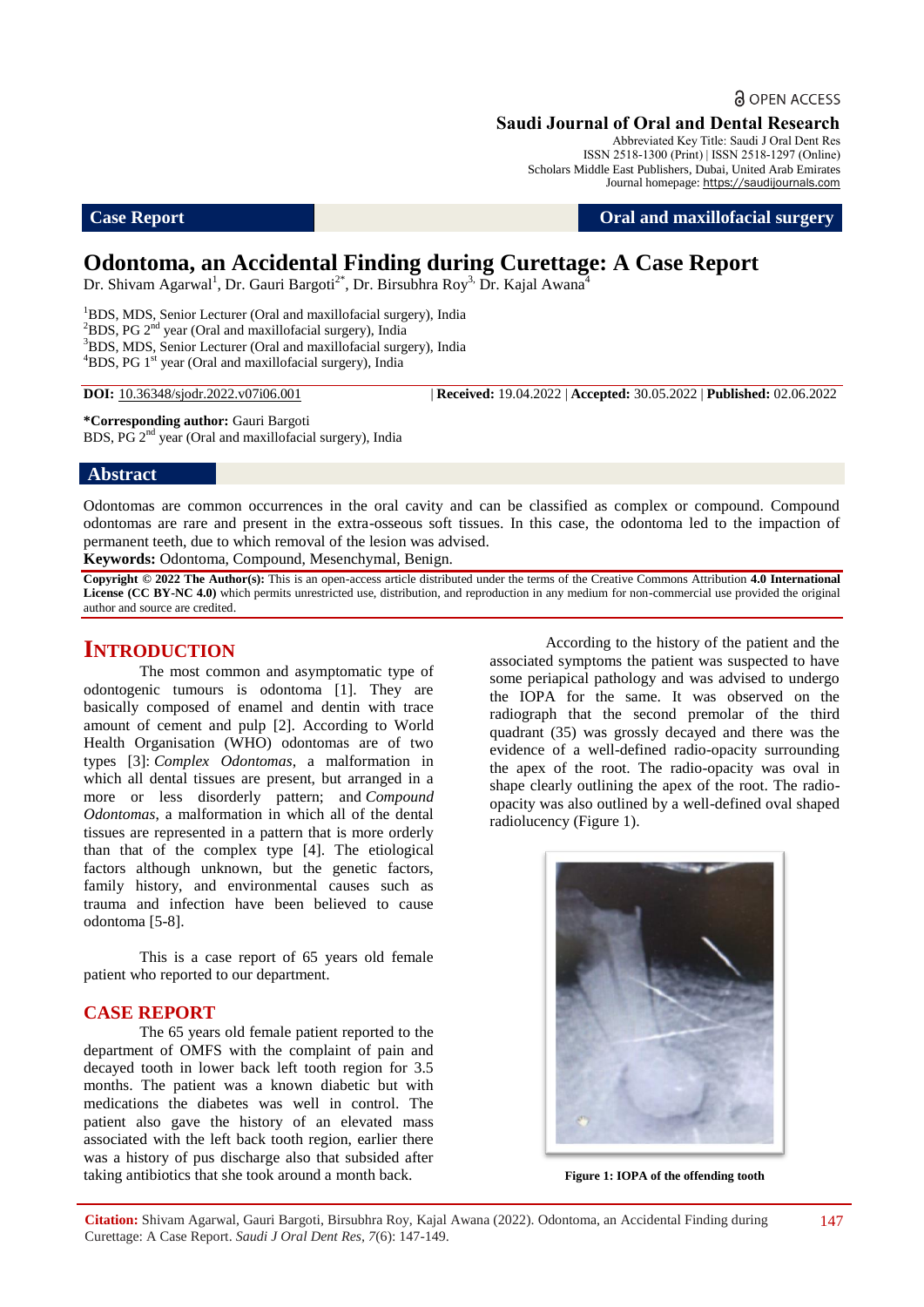After the radiographic evaluation, the treatment was proceeded. The patient was draped and scrubbed with the betadine solution and followed that the tooth was infiltrated with 1:100,000 lignocaine with adrenaline (IAND, lingual and mental nerve blocks). After giving the local anaesthesia the patient was checked for objective and subjective signs and only after the emergence of the signs the treatment was proceeded.

To start with the treatment, the tooth was extracted first with as much less trauma as possible with the help of elevator and the lower premolar forceps. After the extraction of the tooth, the flap was carefully raised: the vertically releasing incisions were given on the mesial and distal aspect of the extracted socket (Figure 2). After the incisions were given, the flap was completed reflected and the underlying bone was carefully exposed.



**Figure 2: The exposed bone**

With the help of micromotor under copious irrigation with normal saline, a bony window was created in the buccal aspect of the tooth and then with the periapical pathologies were carefully removed. The pathologies were two in number, one was irregularly shaped having soft consistency while the other pathology was well-defined having oval shape, hard consistency and looked to be calcified (Figure 3).

 $12122$ 

10/03/2022 02:54nm



**Figure 3: Two pathologies along with the tooth**

At last, the socket was sutured back with the help of 3-0 silk suture in simple interrupted manner (Figure 4) and the samples were preserved and sent for the histopathological examination (Figure 5).



**Figure 4: Sutured socket**

Received hard tissue (A) and soft tissue (B) specimens, soft tissue measuring 1.1\*0.6\*0.4 cm in its greatest dimension, creamish brown and firm in consistency. (A) Submitted ground section of tooth shows hard tissue resembling cementum. The calcified tissue shows irregular deposition of cementum like material associated with cementocytes suggestive of cellular cementum. Presence of cells in cementum which are enclosed in a lacunae and canaliculi are radiating from its body suggestive of cementocytes. Focal areas also show acellular cementum. Submitted decalcified H and E stained section of tooth shows structures resembling dentin in dentinal tubules with uniform distribution in cross-sectional view, comprised of round in shape along with empty lumen. Also, around the dentinal tubule, peritubular dentin is seen and between the dentinal tubules, intertubular dentin is evident. (B) Submitted H & E stained section shows non keratinized lining comprised of flattened cells with 2-3 cell laver thickness with focal areas showing hyperplasia, overlying a fibrocellular stroma, Stroma is composed of thick and thin collagen interspersed with spindle shaped fibroblasts. Blood vessels of varying caliber lined by endothelial cells and engorged with RBCs are seen. Chronic inflammatory cell infiltrate is mild and diffuse in nature and comprised of lymphocytes, mast cells and plasma cells A- Compound Odontoma; B- Inflamed Dental Follicle

**Figure 5: Biopsy Report**